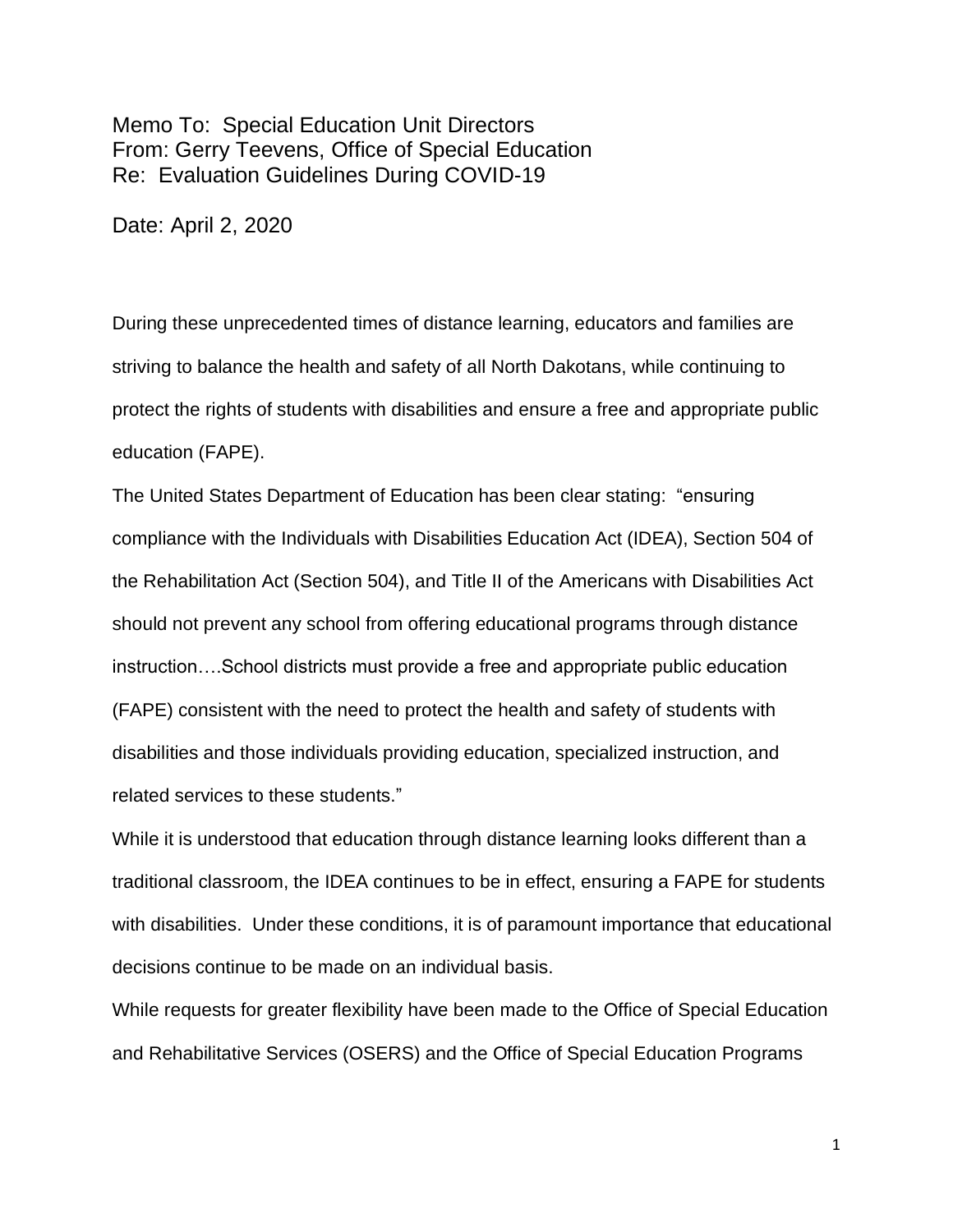(OSEP), in North Dakota, for students ages 3-21, the 60-day timeline for initial evaluation continues to be in effect.

Team discussion and reasons for not meeting this timeline must be clearly documented in a Prior Written Notice of Special Education Action. If an IEP team determines that, because of individualized circumstances, the 60-calendar day timeline will not be met for a student, the IEP team must clearly document the unique exceptional circumstance. The decision(s) and timeline(s) for completing the evaluation should be clearly documented. Parents are given their procedural safeguards if they are disputing the rationale.

If the IEP team determines an evaluation of a student with a disability requires a face-toface evaluation, the process would need to be delayed until the school building reopens. Evaluations (ex: interviews, checklists, rating scales, virtual methods) and reevaluations that do not require face-to-face evaluations or observations may take place while schools are closed, so long as a student's parent or legal guardian consents. These same principles apply to similar activities conducted by appropriate personnel for a student with a disability who has a plan developed under Section 504, or who is being evaluated under Section 504.

If an evaluation was in progress when school buildings in ND were closed, the NDDPI is recommending the following considerations:

 $\checkmark$  If all the assessment information was completed prior to the school building closure, the team should consider meeting virtually, telephonically, or through other appropriate options to complete the Integrated Written Assessment Report (IWAR) and make eligibility determinations. This should be followed by the

2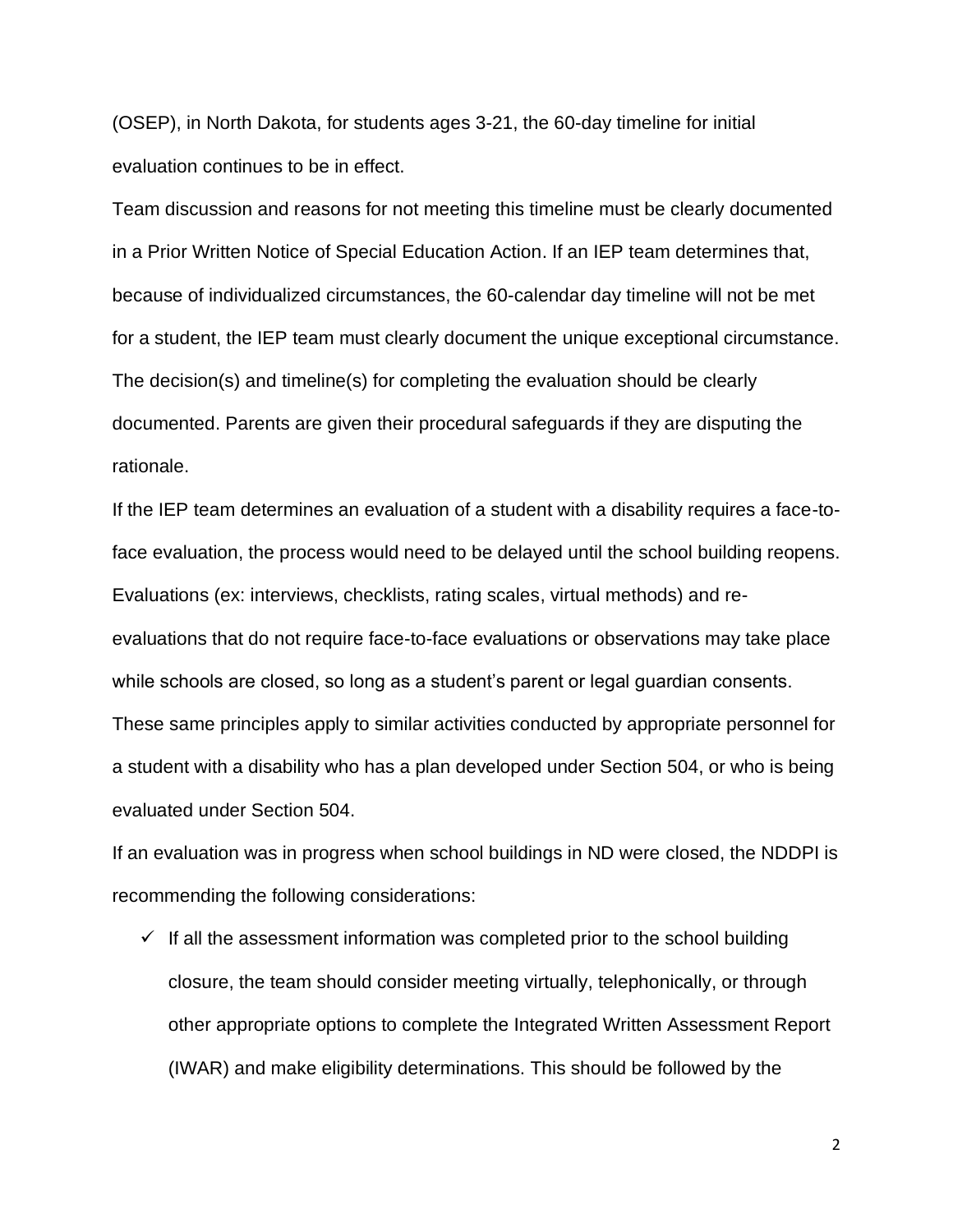completion of a finalized Prior Written Notice of Special Education Action in TieNet.

- $\checkmark$  If the IEP team decision is to complete the evaluation virtually, move forward with the evaluation and conduct the Integrated Written Assessment Report (IWAR) meeting and make an eligibility determination. This should be followed by the completion of a finalized Prior Written Notice of Special Education Action in TieNet.
- $\checkmark$  If adequate assessment information has not been gathered to hold the IWAR meeting and make an eligibility determination, then each evaluator should complete an Individual Diagnostic Report form found in TieNet to capture the evaluation results thus far. For assessments that have not been completed yet, evaluators should work with parents to determine which assessments will be completed and which assessments will not be completed until school buildings reopen. This should be followed by the completion of a finalized Prior Written Notice of Special Education Action in TieNet.

The NDDPI understands that there may be exceptional circumstances that could affect how a particular service is provided. If an eligible student does not receive IEP direct and/or related services after an extended period of time, the student's IEP Team, or appropriate personnel under Section 504, must make an individualized determination whether and to what extent compensatory services are needed. This includes consideration for any extended time between referral, initial eligibility determination, and delivery of initial special education services.